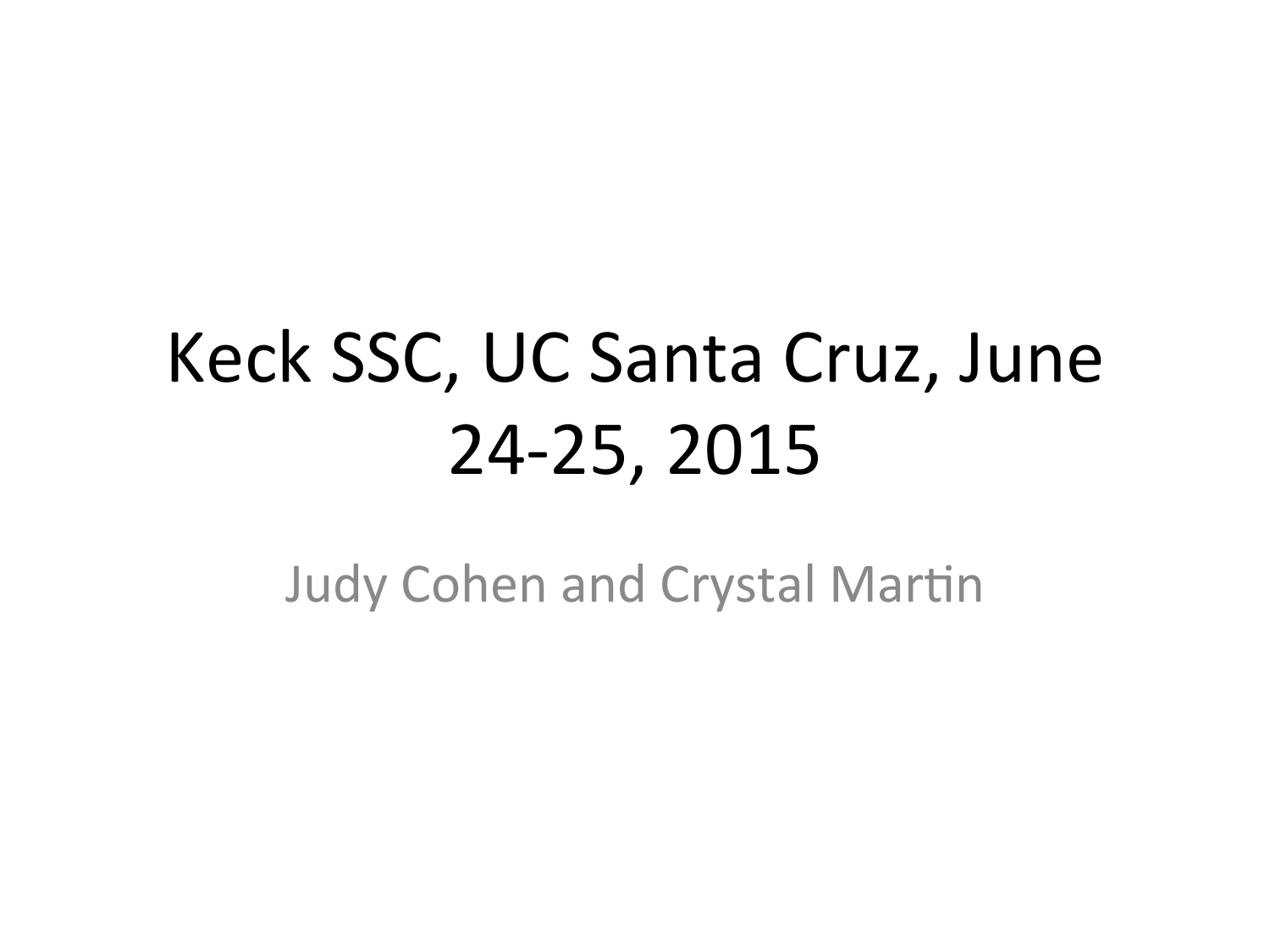### Observatory Report

- The SSC is delighted that Dr. Anne Kinney has accepted the position of Chief Scientist, starting August 3, 2015
- The SSC thanks Chris Martin (Caltech) for his years of service both as a SSC member and as SSC co-chair.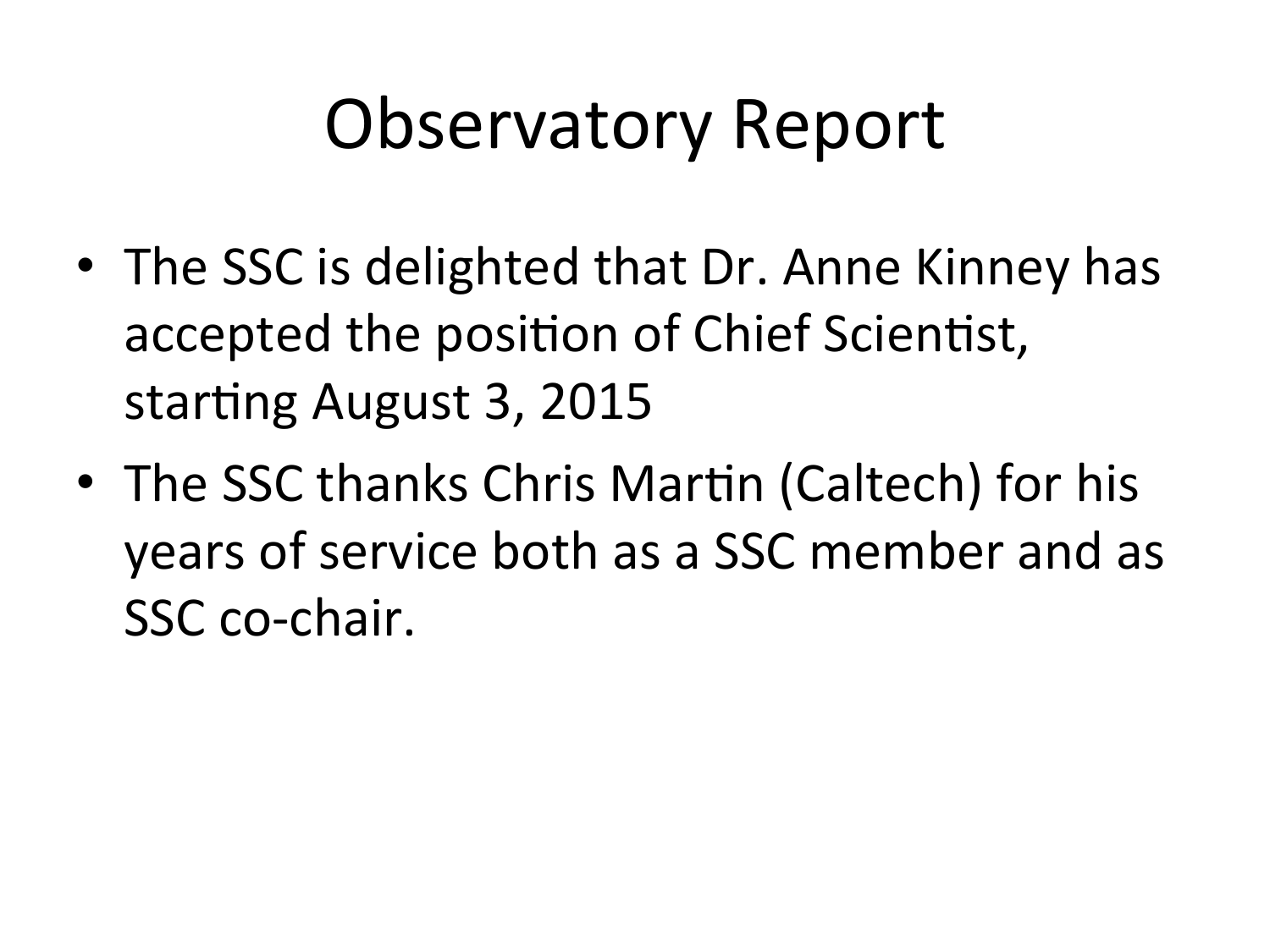# Status of Projects

- Encouraging progress on KCWI (see separate report).
	- $-1$  month slip due to late IFU delivery
	- Delivery November 2015; First light December 2015
	- $-$  Budget OK within available contingency
	- KCWI-B Lessons Learned review will be held to inform KCWI-R
	- $-$  Starting work on KCWI-Red
- Current NIRES issues include excess electronics noise and artifacts from radioactive coating on lenses
	- $-$  Preship review expected in October.
- Deployable Tertiary on track. Recommend increasing labor contingency.
- SHREK preparing for system design review at UCB during  $2^{nd}$  or  $3^{rd}$ week in August, 2015.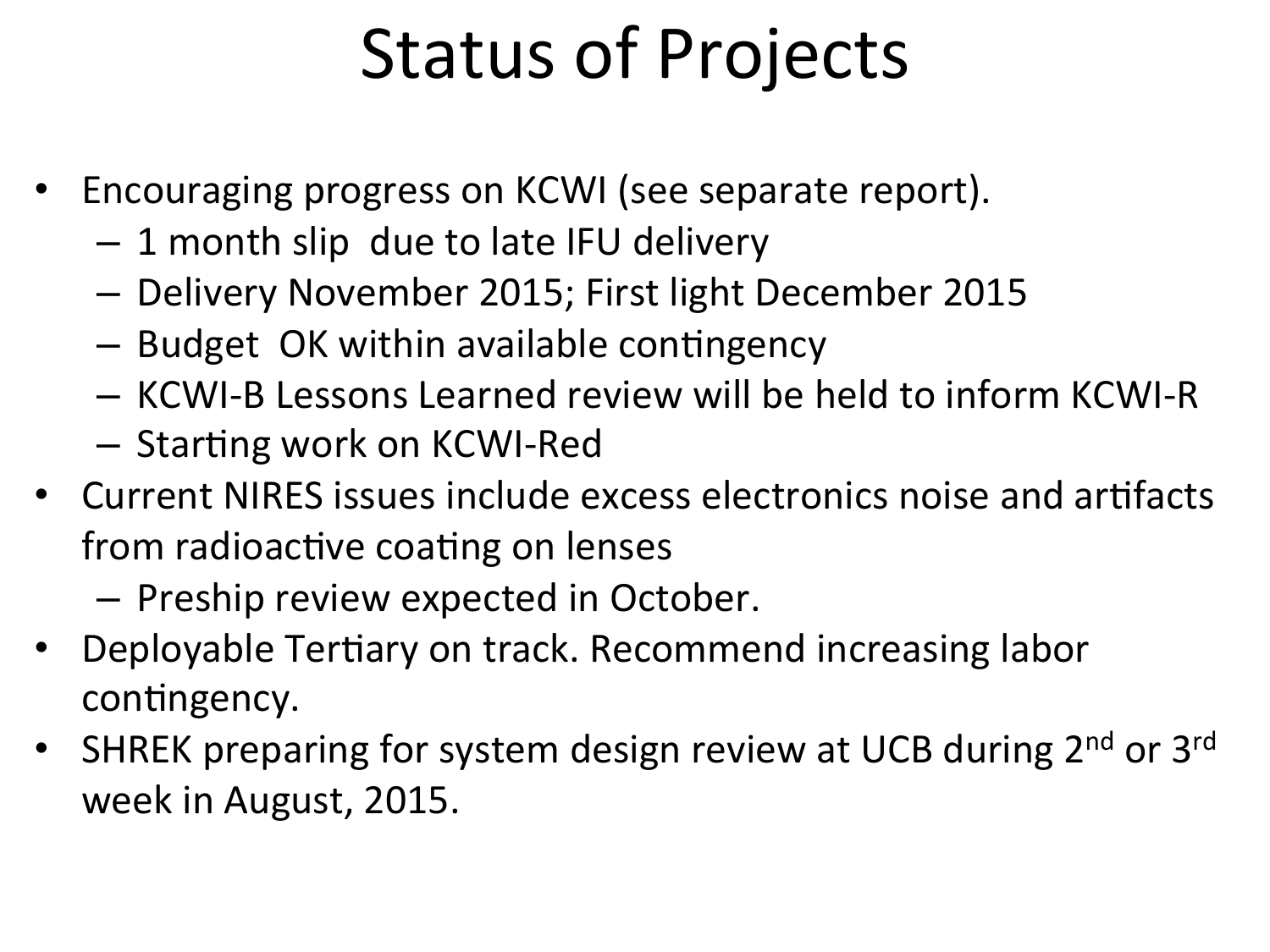# Status of Projects-2

- New K2 laser on track for first light on Dec 2015. Shared risk Apr 2016
- K2 center launch laser working well in shared-risk.
- K1 TRICK system in final stages of commissioning
- Successful engineering with K2 Vortex Coronagraph
- TCS upgrade. About 3 months behind schedule.
	- On track for K-I hardware completion in FY15
	- Full K2 pointing test in July 2015. handover Dec 2015
	- K1 handover March 2016
	- $-$  Preliminary performance 1.2" rms on 37 stars is promising
- Primary Mirror Figure Improvements
	- $-$  New algorithm and rewritten s/w work well
	- $-$  Good collaboration with TMT/WMKO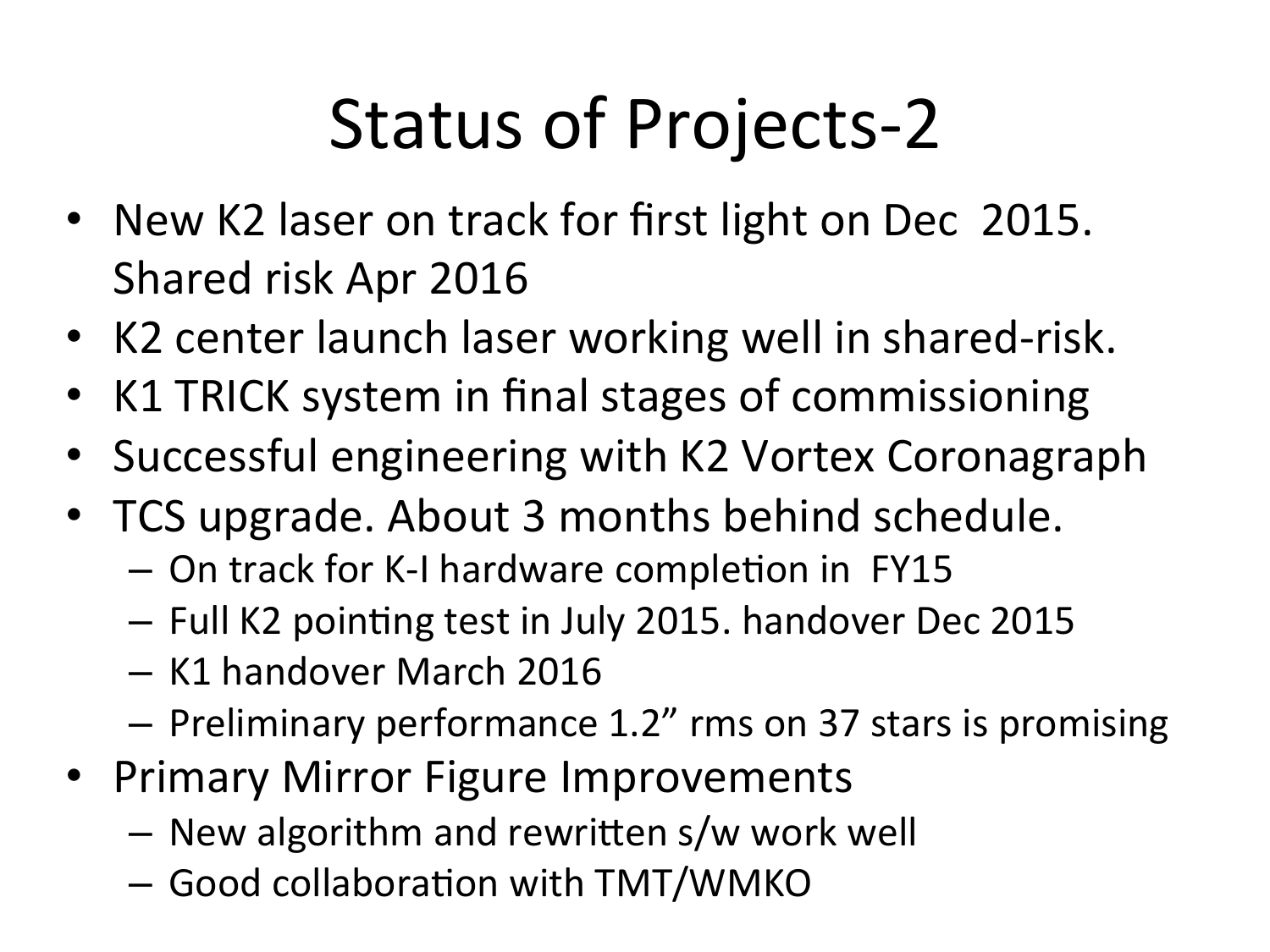### Segment Repair

- Dry run on test segment went well. Getting ready for first pathfinder segment.
- Pathfinder review in June is readiness review. Highly experienced external review panel
- Pathfinder segment work will start in July, complete in September. Test on sky in November
- Full production in March 2016
- Schedule and budget OK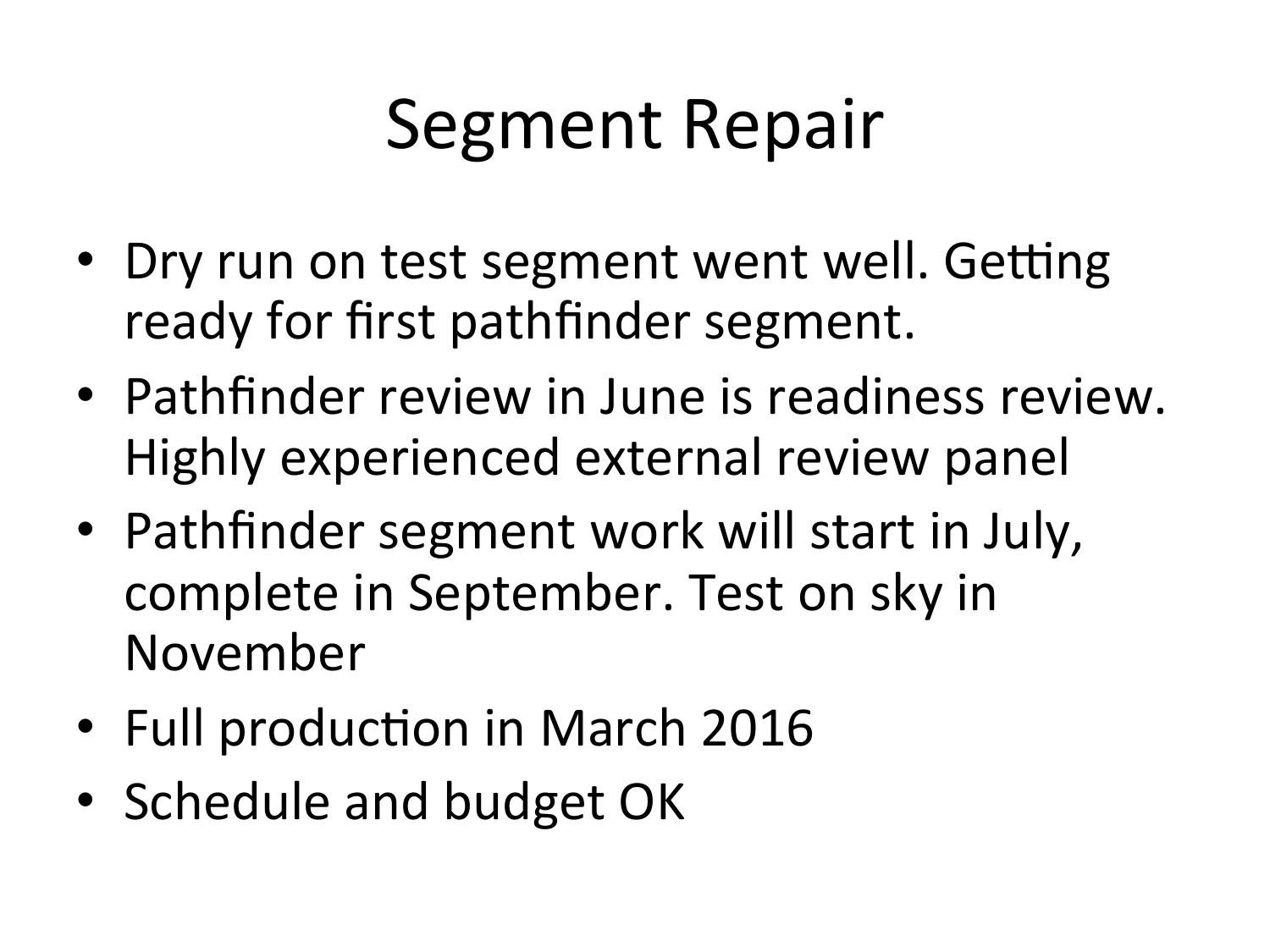# FY 16 Budget

- Consistent with 5 Year Plan.
	- Independent of success/failure of pending proposals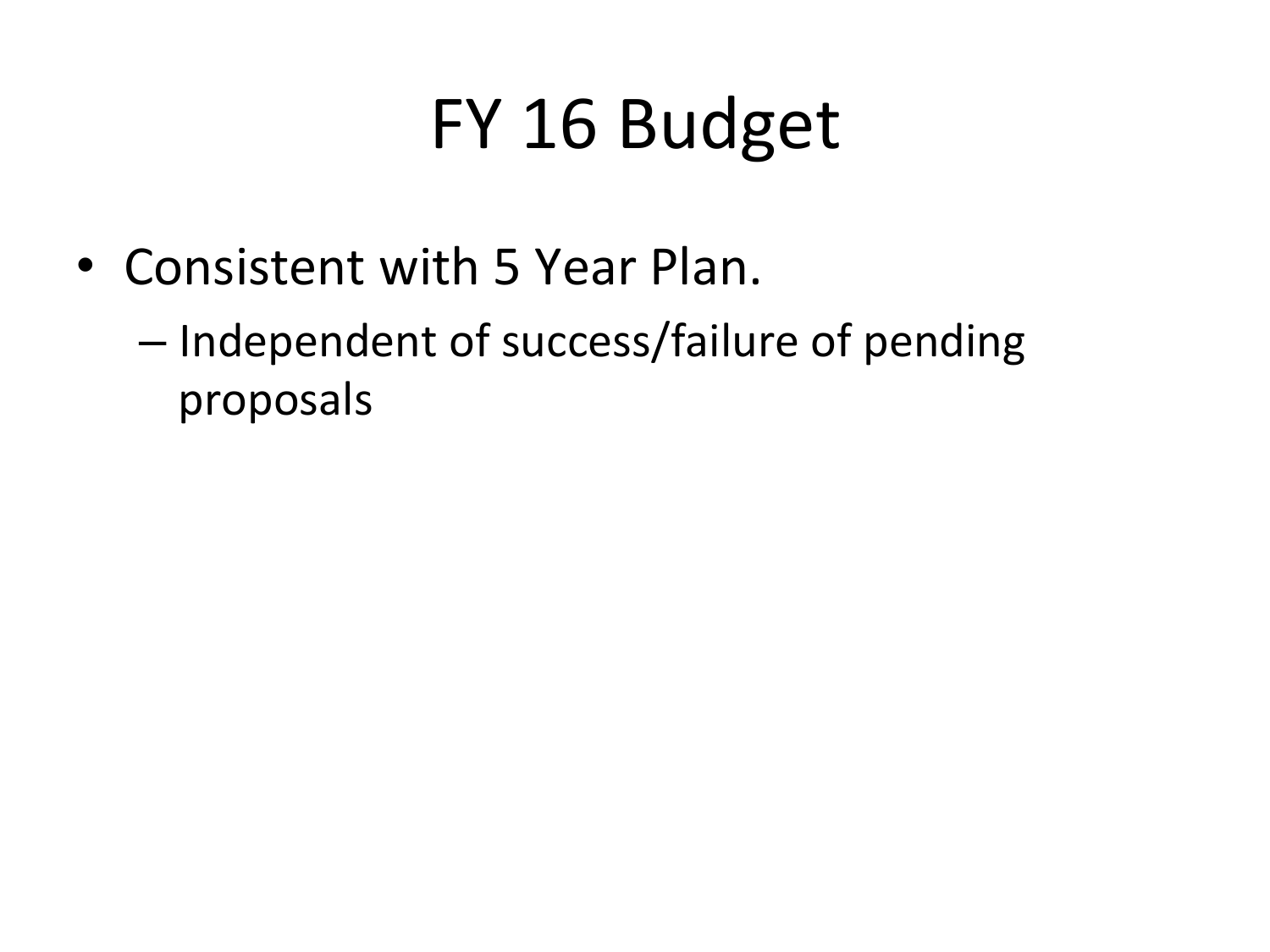### **KCWI Status**

- Major components in final assembly and test: IFU, camera, calibration, handling cart
	- $-$  Optical tests (end-to-end) show excellent imaging performance
	- $-$  Detector functional tests on-going
	- $-$  AR coatings performing well and lenses have been integrated into camera which is now in test
	- $-$  Silver coatings pass Balzers/Winlight's environmental tests although not stricter UCSC requirements. WMKO signed off.
	- $-$  Camera and IFU are close to critical path and there remain some (low risk) activities still to go, so maintaining schedule is still an important driver for shipping and commissioning
- Pipeline v0.2.10 produced, including MIRA test
- Still to go: final instrument assembly and ambient calibration
- Programmatic status mostly green. Some schedule concerns due to IFU slip which will slip overall schedule to Nov. 2015 delivery to WMKO. First light Dec 2015.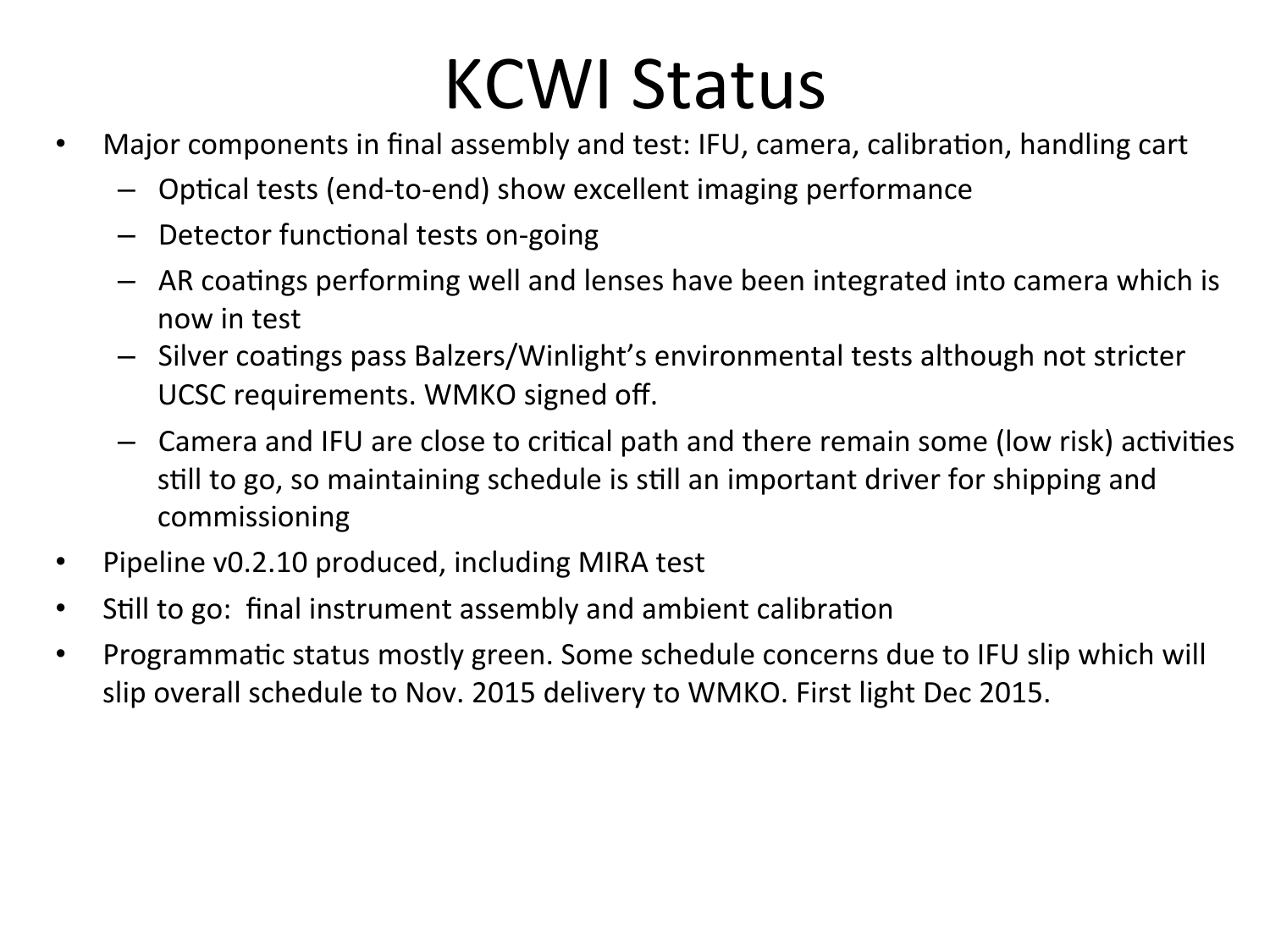### MSIP discussion

- AO team not prepared with detailed plan as request for lead gift for NGAO from a foundation was declined very recently.
- Request AO team proceed to a plan which follows the objectives set out in March by SSC. The proposed work should produce very good LGS Strehl over a large fraction of the sky and should, as much as possible, also lay the groundwork for extreme AO over narrow fields.
- SSC requests a 1 page summary + 1 page budget description to be distributed to SSC by Aug 1.
- A draft of pre-proposal must be ready for internal review Aug 15 given NSF pre-proposal deadline of Sep 16.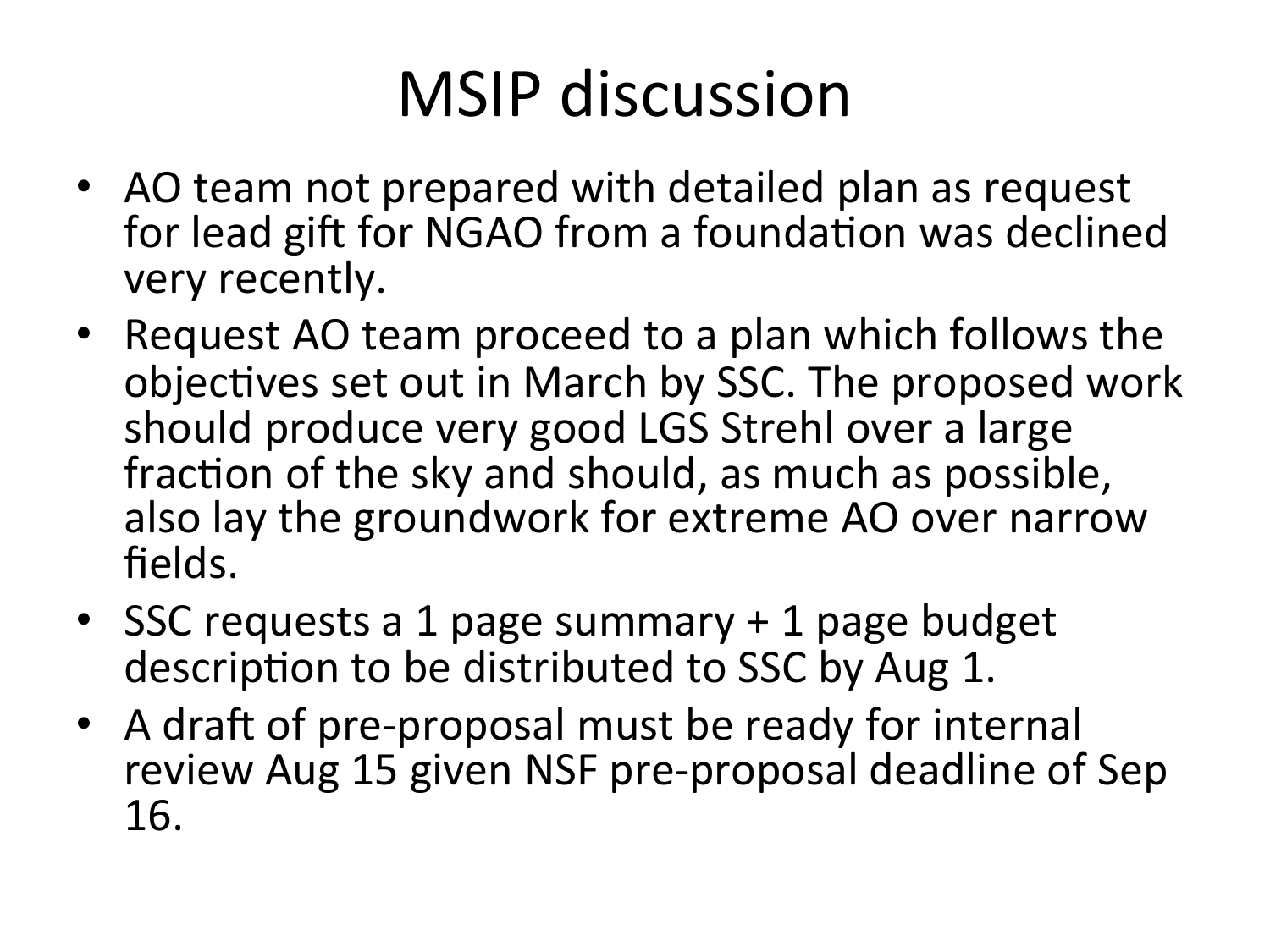### White Paper Submissions

- Seven white paper submissions received
- SSC supported:
	- $-$  Study deployable tertiary for K2 (work to commence only after K1DM3 passes DDR)
	- $-$  Analyze laser comb data for precision radial velocity implementation with NIRSPEC (assuming pending NSF/MRI approved); may be ready for MRI in near future
	- Suggest ATI submission (P.I. Mawet/Caltech) to study high performance avalanche photodiodes in near-IR, key for further AO improvements leading to an exoplanet imaging capability for Keck.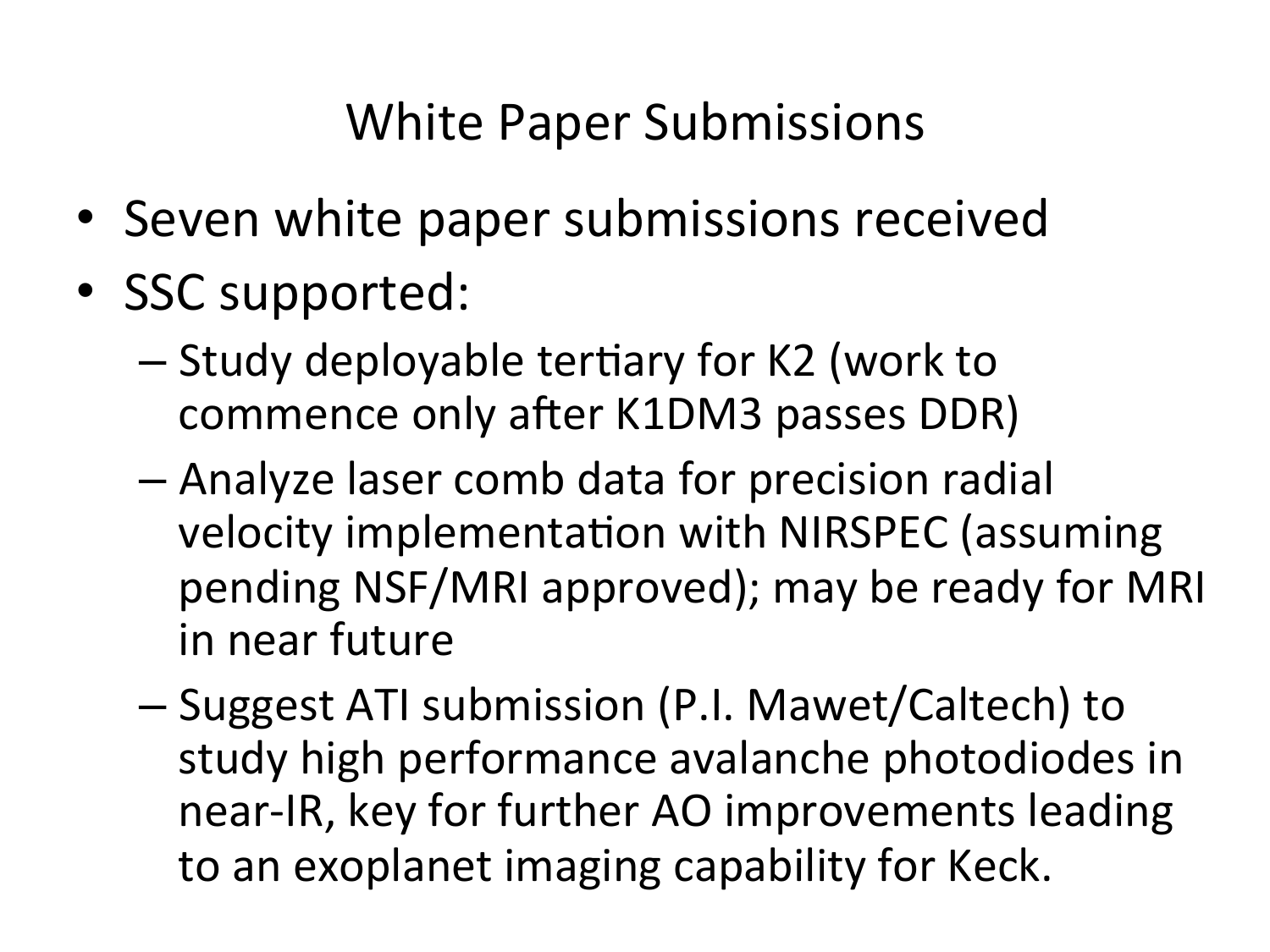### MRI for proposed KRAKENS instrument

- SSC remains very interested in a future Keck imaging spectrometer using the MKIDS technology.
- SSC listed several technical issues that need to be resolved before KRAKENS (PI B. Mazin, UCSB) can be submitted to MRI/NSF.
- Recommend UC (UCO+UCSB) find experienced engineering help for interfacing KRAKENS with Keck.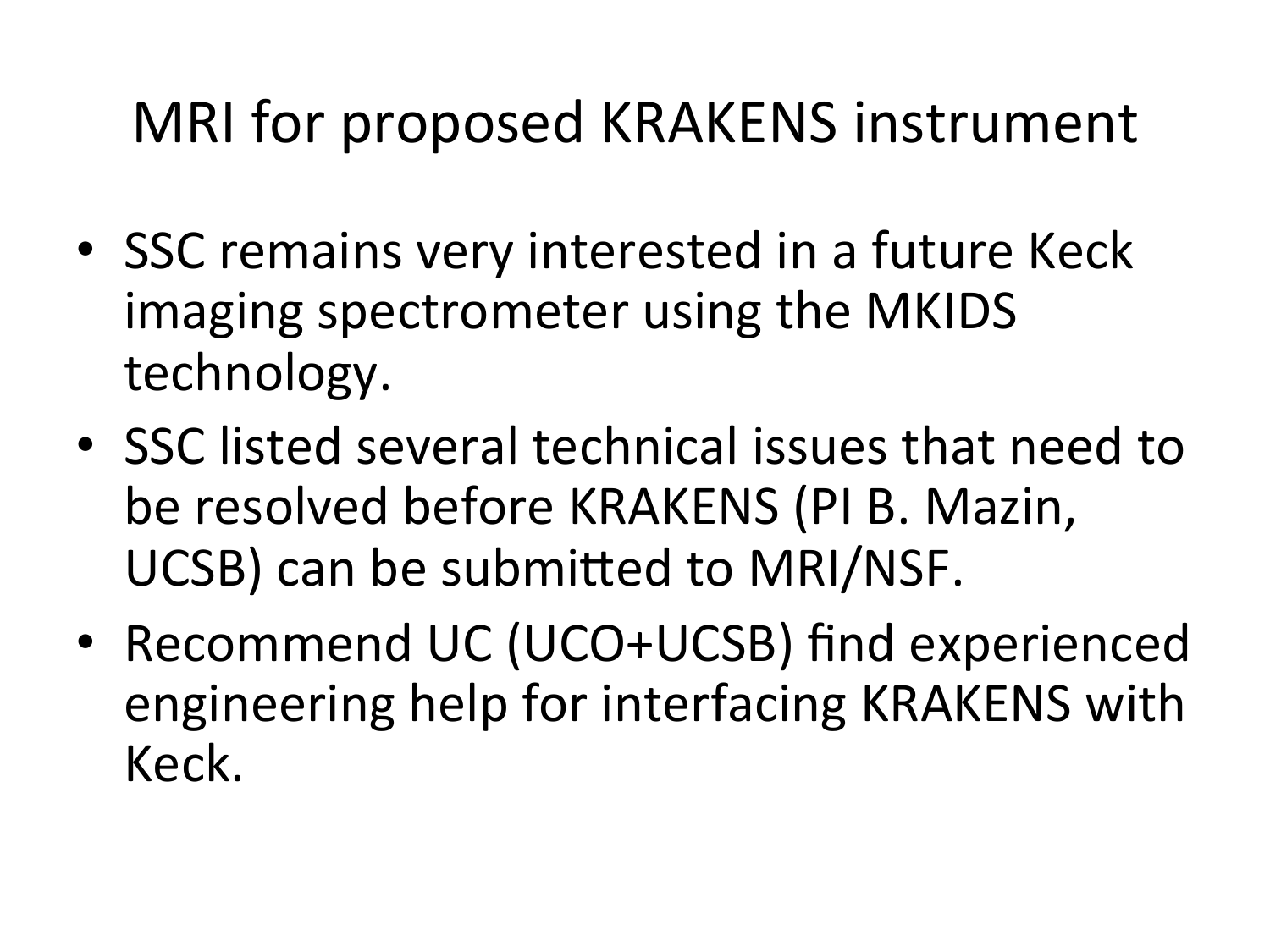# Sendai Meeting

• Upcoming meeting in Japan with representatives from every Keck partner institution.

• Purpose is strategic planning to explore areas of mutual synergy and collaboration between the Keck and Subaru Observatories.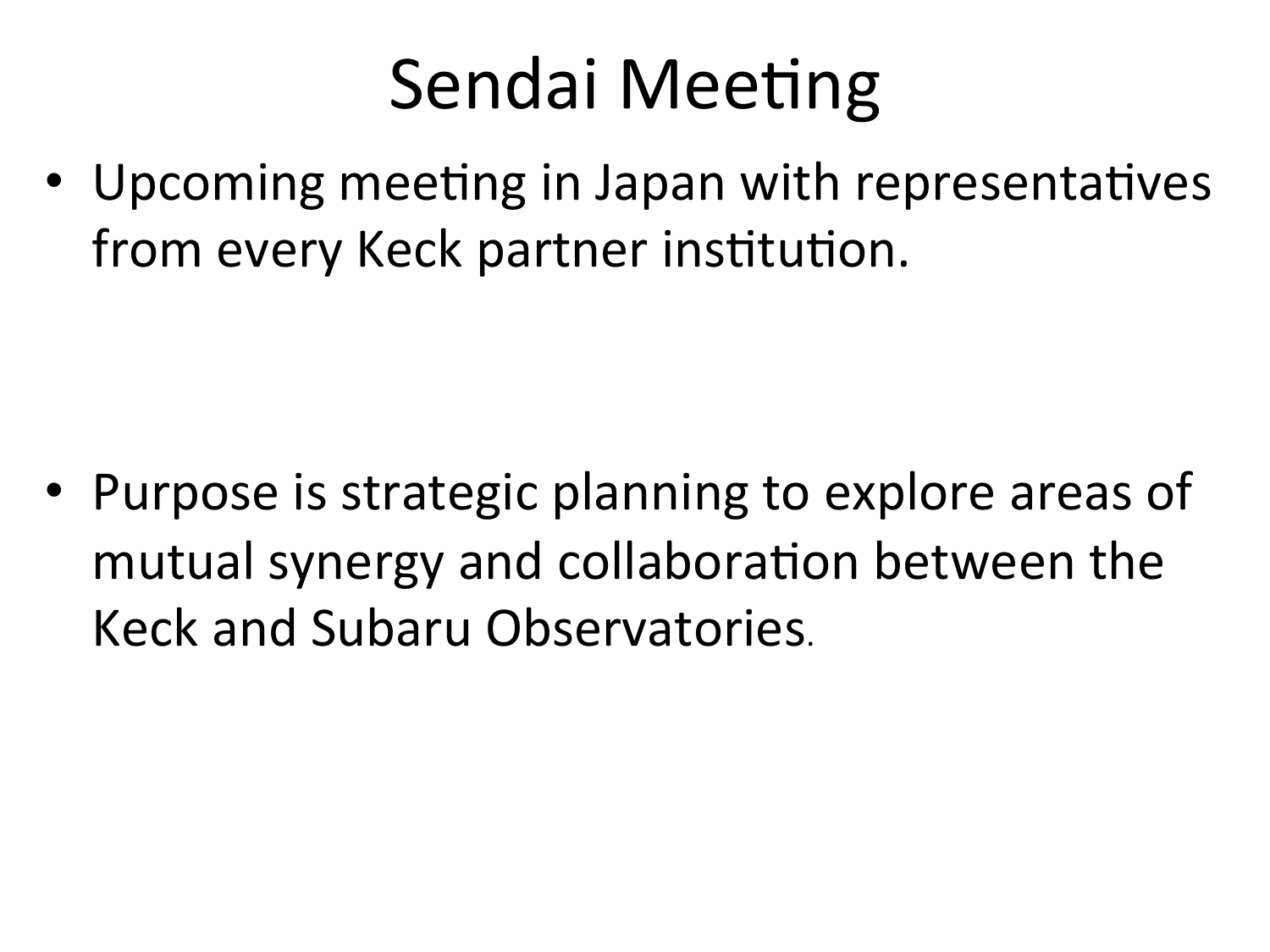# **Other**

- Keck Science Meeting
	- UCLA on 2015 Sep 17 and 18; website coming July 1
	- $-$  Chair, Ian McLean; SOC to be named soon
	- $-$  Talks should highlight grad students and postdocs.
	- $-$  SSC co-chairs will produce a rough agenda for the meeting. Discussion topics to include cross-institutional ToOs, cadence observing, pipeline strategy and availability within the community. Talks by director, SSC-cochairs regarding white papers, and outcome of Sendai meeting, followed by 15 min Q&A. Report on previously (FY2015) funded white papers (Pis: Baranec and Riddle, Holden, and Mazin). for the community.
- Caltech/UC cross-institution TOO will be operational in 2015B with 2 allocated proposals from each TAC institution able to interrupt observers from the other TAC institution.
- Cross institutional cadence observing has to be implemented in 2016A. UC, UH and WMKO have agreed to do so starting 2016A.
- Caltech will implement internally cadence observing in 2016A.
- More institutions, including NASA, intend to join cadence observing in 2016B.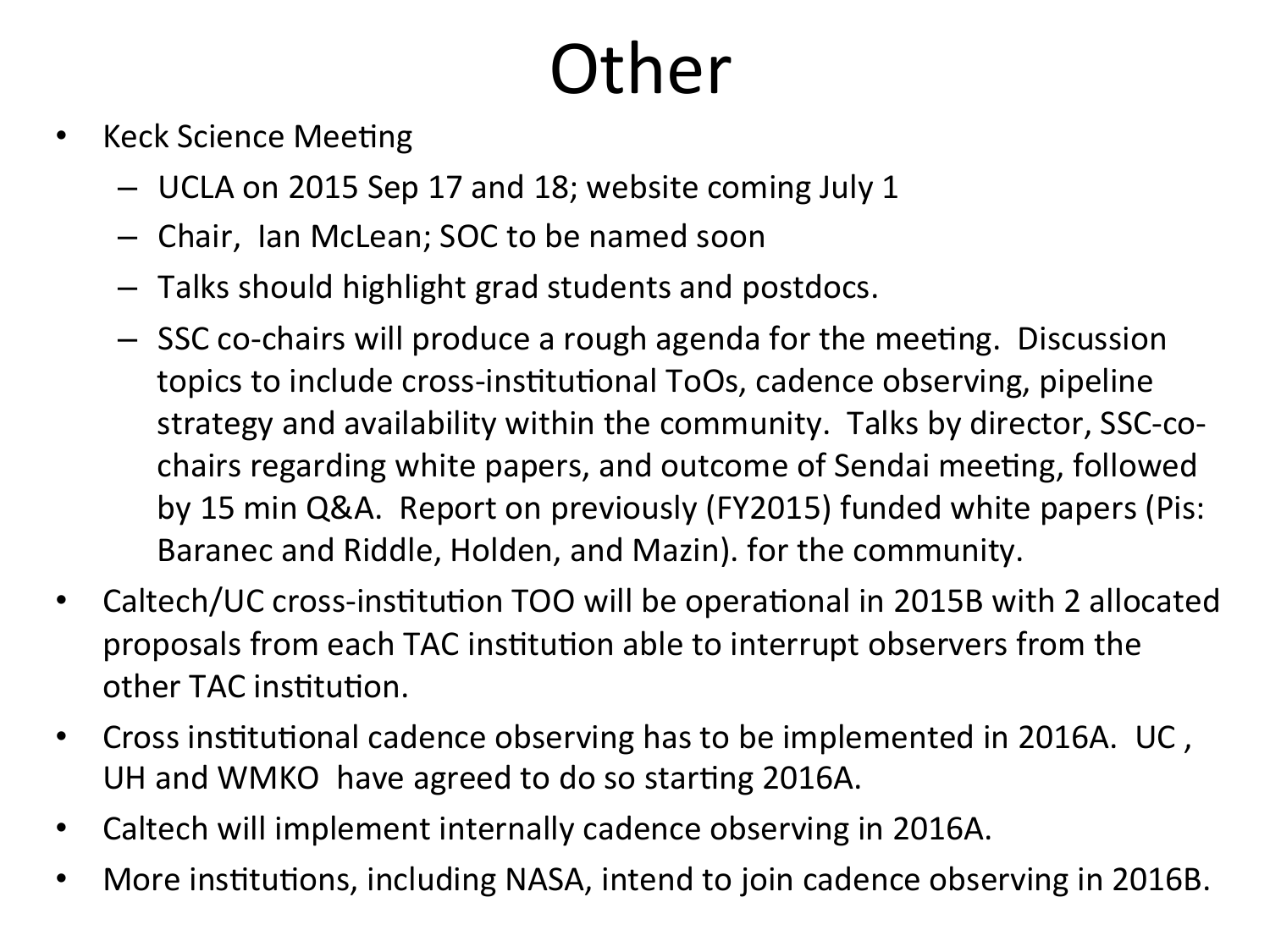### Data reduction pipelines (DRPs)

- WMKO developing wiki pages for each instrument with collected info on existing pipelines, authors, and urls.
- WMKO taking ownership of MOSFIRE and OSIRIS pipelines and interacting with instrument PI's. Each is 500-700 hours of effort for development of "full service".
- SSC Recommendation: stay coordinated with KOA and look for possible cost sharing with KOA.
- SSC needs to be more involved in prioritizing development strategy at WMKO given limited manpower available for this effort. Primary effort must be to support DRPs running on Keck machines, and to remove instrumental signature.
- User survey results that 85% would use WMKO-maintained pipelines but want to operate them on own computers.
- Related issue: WMKO establishing wiki for slit mask software.
- Still collecting information on suite of WMKO + communitydeveloped DRPs (see current chart on next page)